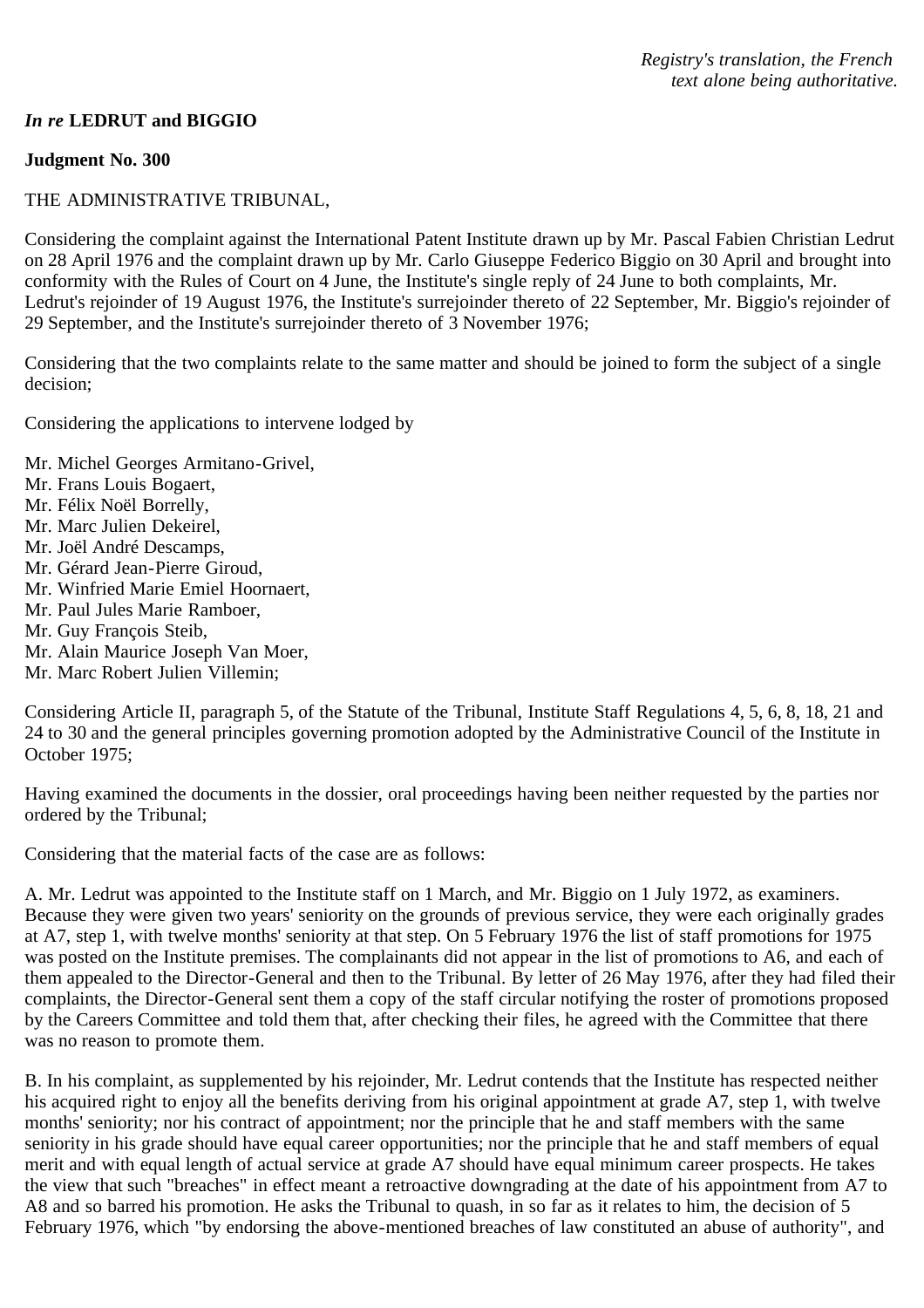to order review of that decision.

C. In his complaint, as supplemented by his rejoinder, Mr. Biggio asks the Tribunal to find that he qualifies for promotion from A7 to A6 by the criteria applied in 1975 and previous years; to declare that he should therefore be promoted to A6 not later than 1 July 1975, the date on which he reached the third step in A7; to find that the Director-General "endorsed the Reports Committee's view that it was impossible to correct the mistakes made in 1974 in marking the complainant's performance"; to quash the Director-General's decision of 5 February 1976 to promote examiners from A7 to A6 on the grounds that it was based on performance reports which were not comparable and that in refusing to promote the complainant the Director-General committed "errors of law and of fact and abuse of authority and drew clearly mistaken conclusions from the dossier"; to declare that a new decision should be taken on the basis of a new report by the Careers Committee "after correcting the application of the general criteria and mistakes in the marking of performance"; and to order the Institute to pay the complainant 5,000 French francs as costs plus interest at 6 per cent a year on salary arrears with effect from 1 July 1975.

D. The Institute contends that in general, according to the Staff Regulations, promotion is the result of a choice which falls within the Director-General's discretion. The Director-general followed the general principles on promotion approved by the Administrative Council, studied the files and on the Careers Committee's recommendation decided not to promote the complainants. He took that decision after comparing the merits of staff members eligible for promotion and in the exercise of his discretionary authority. In asserting a "right" to promotion the complainants cannot rely on their performance marks or the steps to which, partly owing to seniority benefits, they had been appointed within grade A7. The Director-General based promotions for 1975 on an order of merit and not on the application of criteria. The complainants refer to the criteria for promotion applied in earlier years, but the Director-General is not bound to apply such criteria, which would mean surrendering his discretionary authority. In any case if the merits of the complainants are compared with those of staff members in the same grade promoted in earlier years there is nothing to suggest that the complainants suffered any discrimination in practice. Mr. Biggio alleges that the rules on performance marking were misapplied in 1974; the Institute replies that the performance reports for 1974 are now final. Besides, Mr. Biggio offers no shred of proof to bear out his allegation that he was less fairly treated in the marking than other staff members.

E. The Institute accordingly asks the Tribunal to dismiss the complainants' claims for relief as being utterly unfounded.

### CONSIDERATIONS:

As to the Tribunal's power of review:

1. The decision not to promote the complainants from grade A7 to grade A6 falls within the Director-General's discretionary authority. Hence the Tribunal will interfere with that decision only if it was taken without authority, or violates a rule of form or procedure, or is based on an error of fact or of law, or if essential facts have not been taken into consideration, or if the decision is tainted with abuse of authority, or if a clearly mistaken conclusion has been drawn from the facts.

As to the alleged errors of law:

2. In 1972 the complainants were appointed at grade A7 and given one year's seniority. Thus by 1975 they had completed only three years' actual service at the Institute. Hence in 1975, according to the general principles drawn up by the Administrative Advisory Committee and approved by the Administrative Council, they were not normally entitled to promotion from A7 to A6, such promotion being as a rule reserved for staff members who had completed "at least four years' actual service" in the Institute. The complainants argue that it was unlawful to put a literal construction on the requirement of four years' actual service, and not to put on a par with staff members who met that requirement any who could point to three years' actual service plus one year's seniority benefit. The argument that an error of law was committed is, however, mistaken.

It is true that under Article 5 of the Staff Regulations<sup>[\(1\)](#page-3-0)</sup> "staff members belonging to the same category are subject to identical conditions of recruitment and career patterns". But the principle of equality laid down in that article does not mean that seniority benefit is to be equated to actual service for the purpose of determining entitlement to promotion. In deciding whether to promote a staff member one must ask not only "what are his merits?" but also "what is his period of actual service?". To take account of actual service is to reward staff members for loyalty and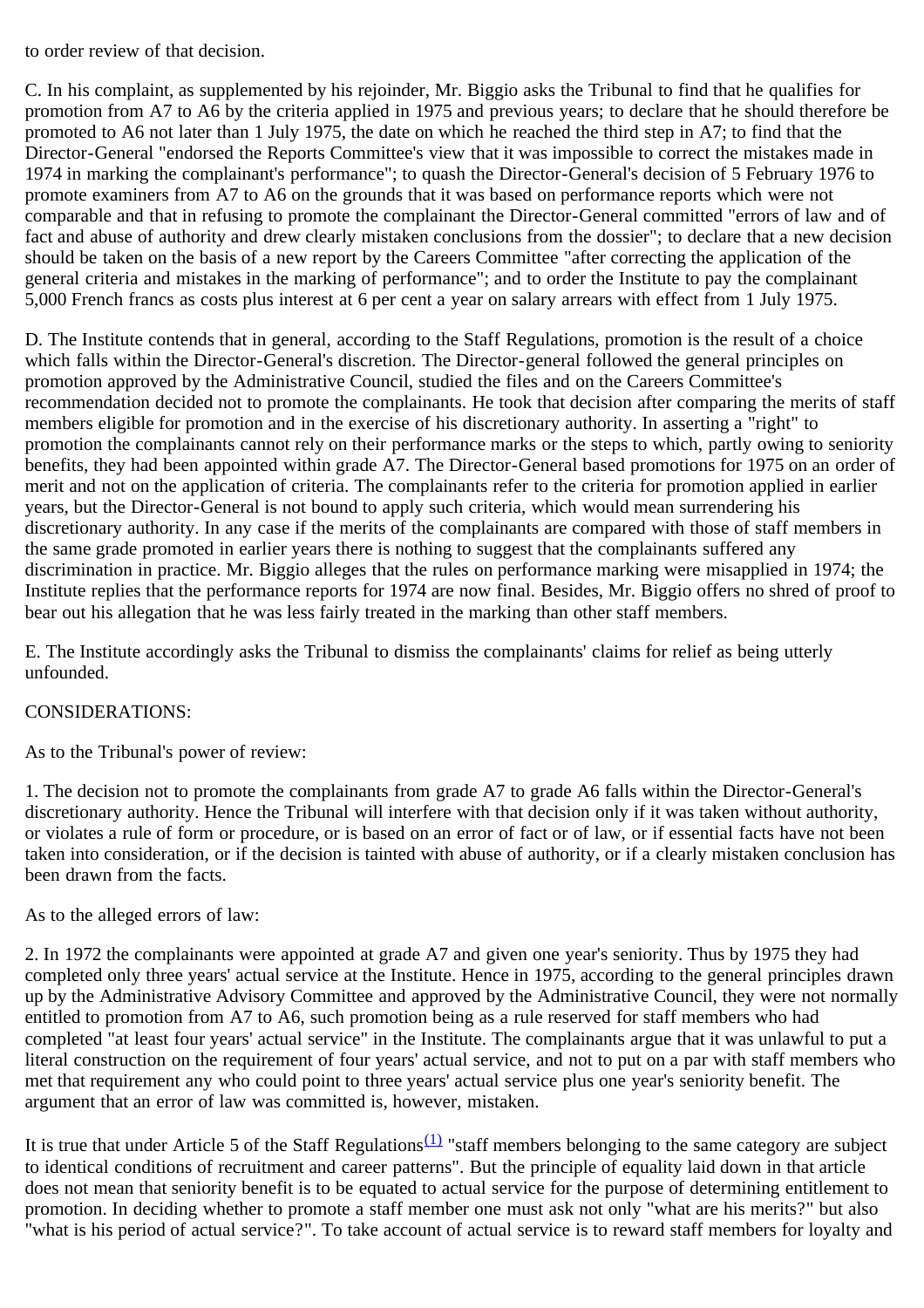induce them to stay on. In any case experience gained from actual service to the Institute is worth more than experience betokened by the grant of a seniority benefit on appointment.

3. The complainants rely upon Articles 21 and 25 of the Staff Regulations, but misconstrue them. It is true that according to Article 21(2)\* "the Director-General may, so as to take account of the training and special occupational experience of a new staff member, grant him a seniority benefit and so ensure his appointment to the next higher grade". But that provision does not mean that the grant of a seniority benefit should have any effect on regradings subsequent to appointment. Again, it is not clear from Article 25(2), which makes "a minimum period of service" a requirement for promotion, whether or not actual service is meant. The provision may therefore properly bear the interpretation put upon it by the Director-General.

4. The complainants cannot properly allege any breach of their acquired rights, i.e. the terms of their appointment. At best such an allegation might be allowed if the seniority granted to the complainants on appointment had not conferred any benefit upon them. But it did, since on appointment they were paid a higher salary than others appointed at the same time but given no seniority benefit.

5. It is immaterial that the complainants would have been promoted in 1975 had the same criteria been applied as in 1973 and 1974. It is for the careers committees and for the Director-General to adapt the conditions of promotion to the Institute's requirements. Hence those conditions may change from year to year and, since they do so, different staff members are differently treated according to the dates on which they receive promotion. Where there are administrative reasons for such difference in treatment, it is no breach of the principle of equality. The complainants have not shown that in their cases the Director-General acted for any purpose but to serve the Institute's interests.

As to the allegation that essential facts were ignored:

6. The complainants contend that the Director-General failed to take account of facts which were favourable to them in deciding on promotions for 1975. That is a mere allegation which there is nothing in the dossier to support. On the contrary, as appears from a circular addressed to the staff on 26 May 1976, the Director-General himself studied the files of staff members who met the prescribed conditions for promotion from A7 to A6.

As to the allegation that mistaken conclusions were drawn from the dossier:

7. The complainants object to the system of performance marking which, in their view, was not consistently applied throughout the Institute. It is true that marking may partly depend on subjective factors which have little or nothing to do with actual performance, but the complainants have not shown that they suffered on that account.

8. Mr. Biggio also maintains that the Director-General disregarded the principle of equality in following the promotion roster drawn up by the competent Careers Committee. In fact, according to the staff circular of 26 May 1976, by studying the files of all category A staff members concerned "the Director-General has been able to uphold the careers committees' view on one point, namely that staff members listed in the promotion rosters should in any event be promoted before those who are not". There is nothing to suggest that in that respect the Director-General committed any abuse of his discretionary authority.

9. Lastly, Mr. Biggio contends that the impugned decision is flawed because of the mark he obtained in 1974. The Reports Committee did not rule out the possibility that his mark might have been wrong, but nevertheless recommended approving it. Moreover, the complainant did not appeal against the Director-General's decision on that point, and it is no longer open to him to do so.

As to the applications to intervene:

10. Since the complainants' claims for relief are dismissed in their entirety, so too are the applications to intervene, of which the receivability need not therefore be considered.

# DECISION:

For the above reasons,

The complaints and the applications to intervene are dismissed.